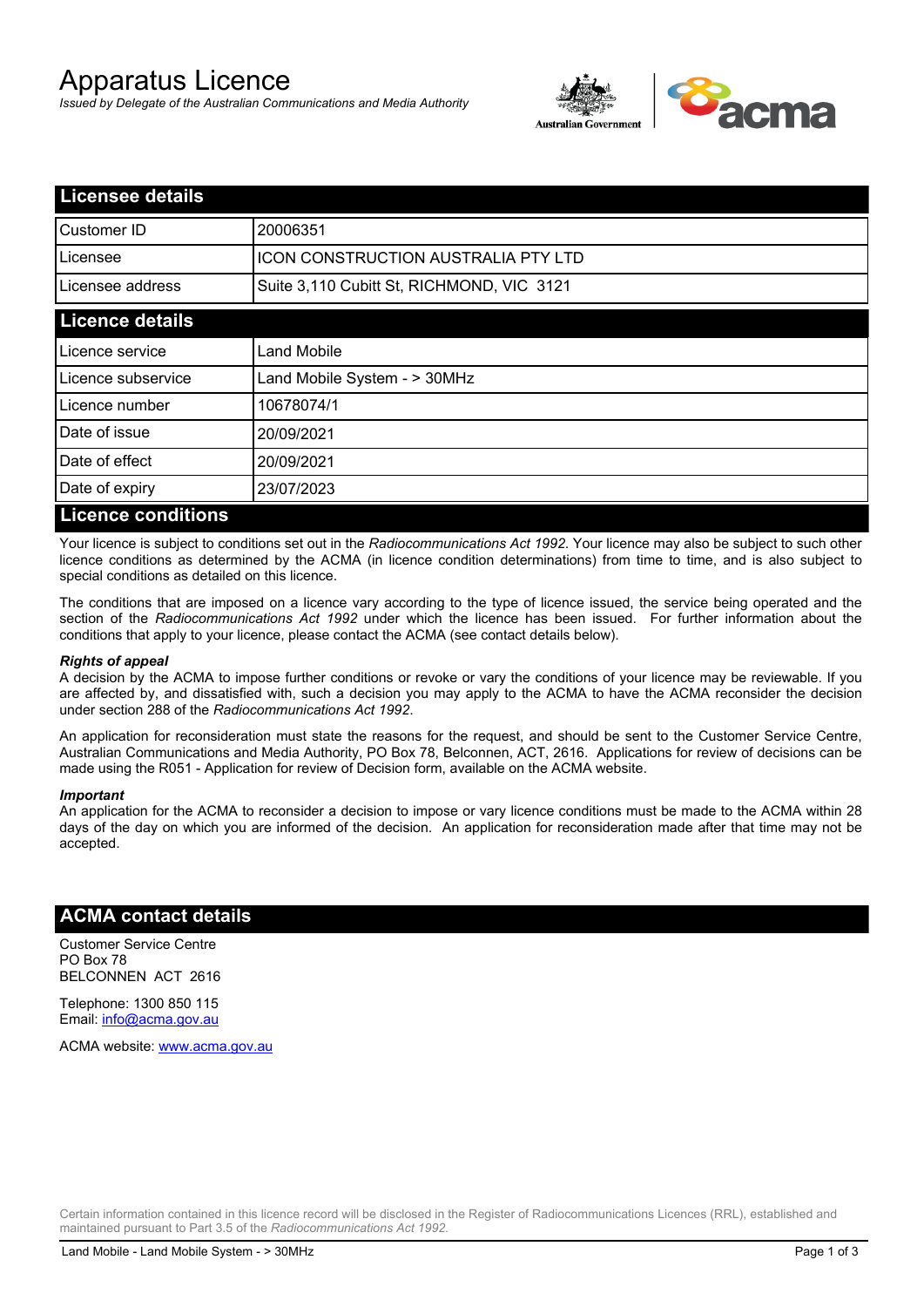### **Advisory Notes applying to licence no.: 10678074/1**

Conditions applicable to the operation of Land Mobile System station(s) authorised under this licence can be found in the Radiocommunications Licence Conditions (Apparatus Licence) Determination and the Radiocommunications Licence Conditions (Land Mobile Licence) Determination. Copies of these determinations are available from the ACMA and from the ACMA home page (www.acma.gov.au).